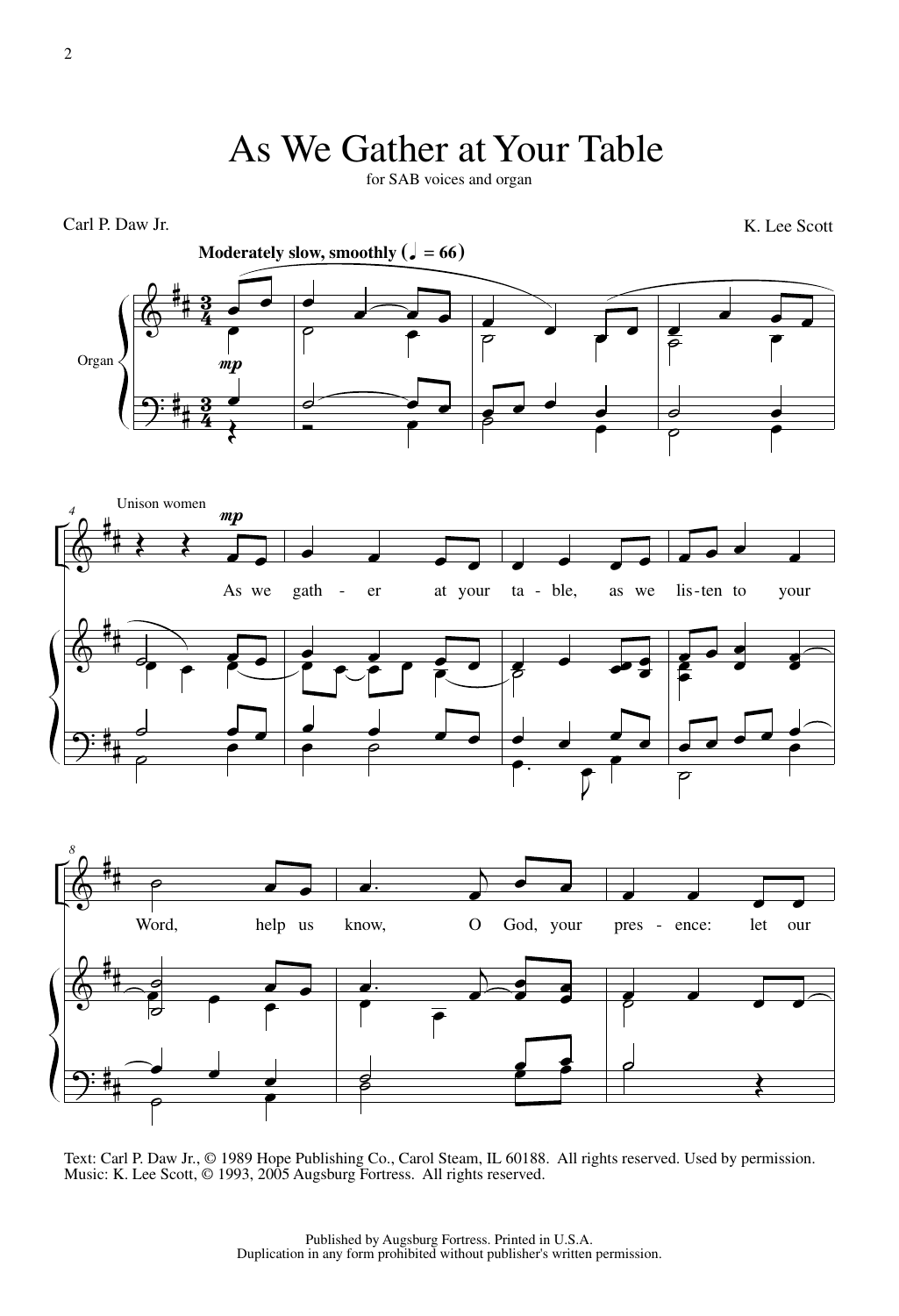

AS WE GATHER AT YOUR TABLE